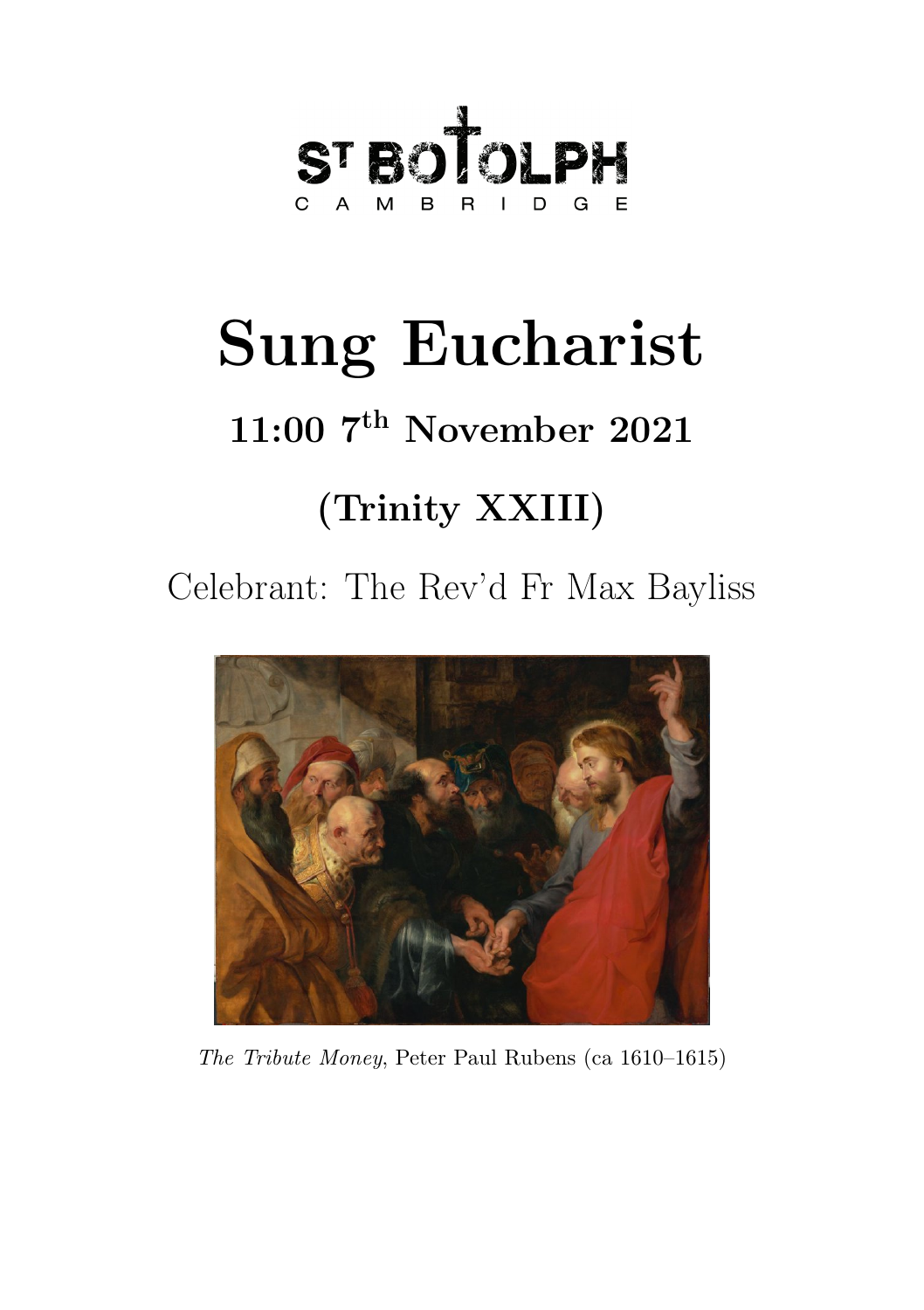#### Music before the service: J. Stanley, *Voluntary V, Opus 6*;  $\&$ P. Whitlock, Folk Tune

 $\P$  In addition to the hymns, the congregation is invited to sing the psalm, the Creed, and the Gloria. The Communion setting is by Bozzazzo.

¶ Please stand.

## Introit Hymn – All hail the power of Jesu's name (NEH 332) (*omitting vv. 2*  $\mathcal{B}$  *3*)

#### The Lord's Prayer

OUR Father, which art in heaven, Hallowed be thy Name, Thy kingdom<br>come, Thy will be done, in earth as it is in heaven. Give us this day our ur Father, which art in heaven, Hallowed be thy Name, Thy kingdom daily bread; And forgive us our trespasses, As we forgive them that trespass against us; And lead us not into temptation, But deliver us from evil. For thine is the kingdom, the power, and the glory, For ever and ever. Amen.

#### Collect for Purity

A LMIGHTY God, unto whom all hearts be open, all desires known,<br>A and from whom no secrets are hid: Cleanse the thoughts of  $\Lambda$  LMIGHTY God, unto whom all hearts be open, all desires known, our hearts by the inspiration of thy Holy Spirit, that we may perfectly love thee, and worthily magnify thy holy Name; through Christ our Lord. Amen.

#### Summary of the Law

O ur Lord Jesus Christ said: Hear O Israel, The Lord our God is one Lord; and thou shalt love the Lord thy God with all thy heart, and with all thy soul, and with all thy mind, and with all thy strength. This is the first commandment. And the second is like, namely this: Thou shalt love thy neighbour as thyself. There is none other commandment greater than these. On these two commandments hang all the Law and the Prophets.

Lord, have mercy upon us, and write all these thy laws in our hearts, we beseech thee.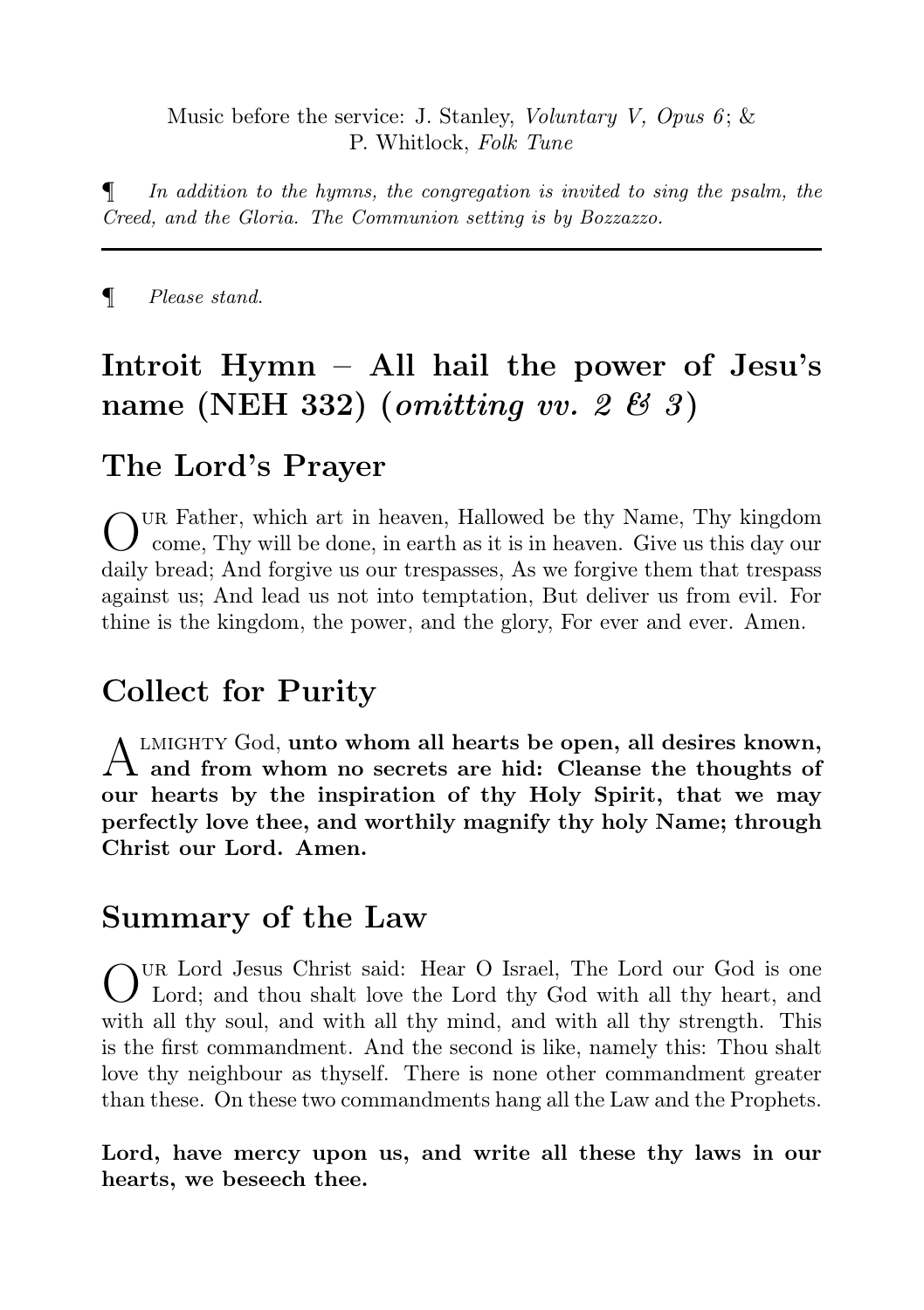## Collect for the Sovereign

Let us pray.

A LMIGHTY God, whose kingdom is ever-lasting, and power infinite: Have<br>mercy upon the whole Church; and so rule the heart of thy chosen LMIGHTY God, whose kingdom is ever-lasting, and power infinite: Have servant ELIZABETH, our Queen and Governor, that she (knowing whose minister she is) may above all things seek thy honour and glory: and that we and all her subjects (duly considering whose authority she hath) may faithfully serve, honour, and humbly obey her, in thee, and for thee, according to thy blessed Word and ordinance; through Jesus Christ our Lord, who with thee and the Holy Ghost liveth and reigneth, ever one God, world without end. Amen.

## Collect for Trinity XXIII

O GOD, our refuge and strength, who art the author of all godliness: Be ready, we beseech thee, to hear the devout prayers of thy Church; and grant that those things which we ask faithfully we may obtain effectually; through Jesus Christ our Lord. Amen.

¶ Please sit.

## The Epistle

The Epistle is written in the third Chapter of the Epistle of St Paul the Apostle to the Philippians beginning at the seventeenth Verse.

 $\rm B$  RETHEREN, be followers together of me, and mark them which walk so as ye have us for an ensample. (For many walk, of whom I have told as ye have us for an ensample. (For many walk, of whom I have told you often, and now tell you even weeping, that they are the enemies of the cross of Christ; whose end is destruction, whose god is their belly, and whose glory is in their shame, who mind earthly things.) For our conversation is in heaven; from whence also we look for the Saviour, the Lord Jesus Christ; who shall change our vile body, that it may be fashioned like unto his glorious body, according to the working whereby he is able even to subdue all things unto himself.

Here endeth the Epistle.

¶ Please stand.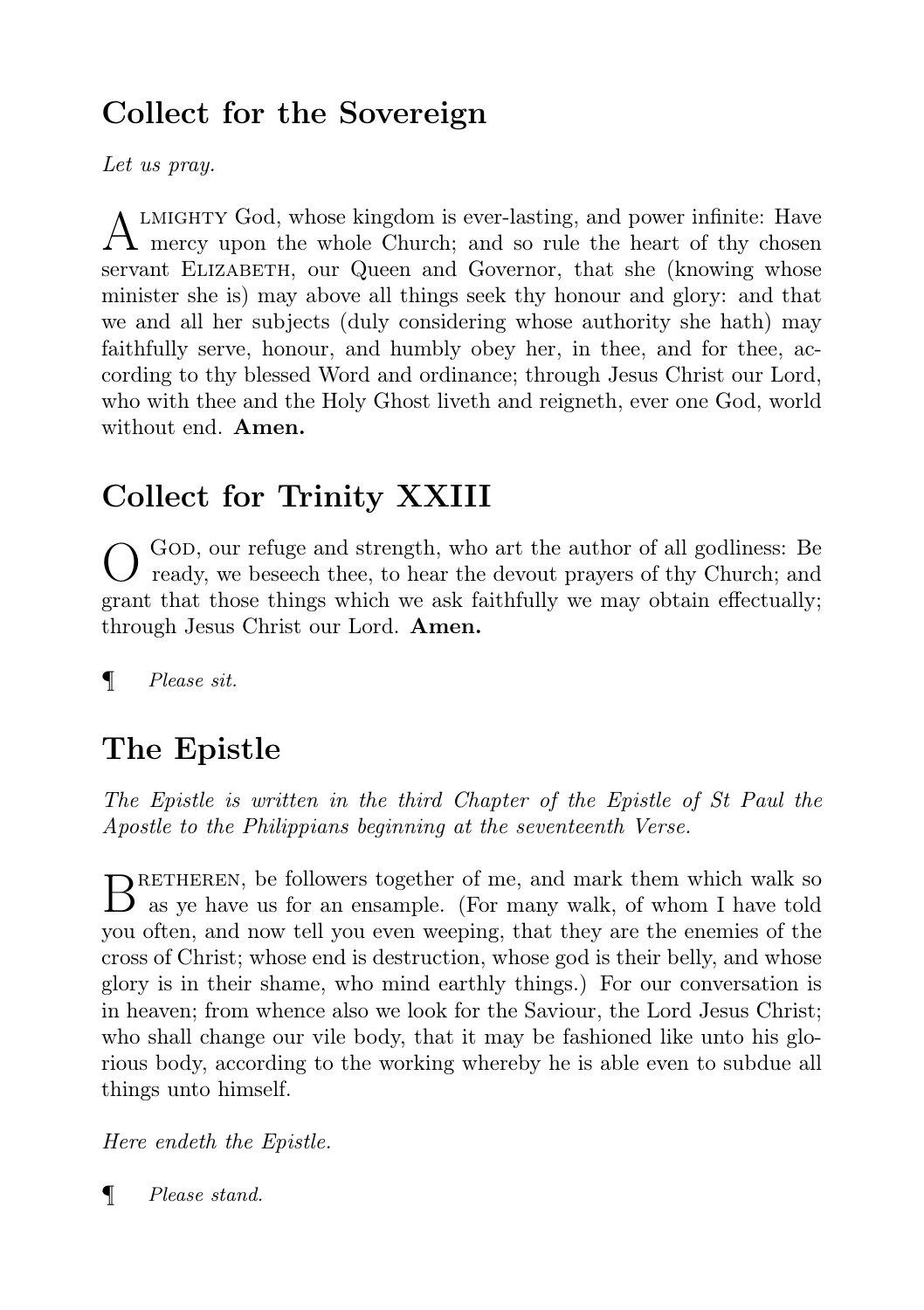Gradual – Psalm 44 vv. 1–9



 $\bigvee$ <sup>E</sup> have heard with our ears, O God, our ' fathers have ' told us : what thou hast done ' in their ' time of ' old; us : what thou hast done ' in their ' time of ' old;

2 How thou hast driven out the heathen with thy hand, and ' planted them  $'$  in : how thou hast destroyed the  $'$  nations and  $'$ cast them ' out.

3 For they gat not the land in possession through their  $\prime$  own  $\prime$ sword : neither was it their own  $^\prime$  arm that  $^\prime$  help-ed  $^\prime$  them;

4 But thy right hand, and thine arm, and the ' light of thy ' coun $t$ enance : because thou hadst a ' favour unto ' them.

5 Thou art my  $'$  King, O  $'$  God : send  $'$  help  $'$  unto  $'$  Jacob.

6 Through thee will we over'throw our ' enemies : and in thy Name will we tread them under, that ' rise ' up a'gainst us.

7 For I will not trust ' in my ' bow : it is not my ' sword ' that shall ' help me;

8 But it is thou that savest us ' from our ' enemies : and puttest  $'$  them  $\cdot$  to con'fusion that  $'$  hate us.

 $9$  We make our boast of God  $'$  all day  $'$  long  $:$  and will  $'$  praise thy  $\prime$  Name for  $\prime$  ever.

Glory be to the Father, and  $'$  to the  $'$  Son : and  $'$  to the  $'$  Holy  $'$ Ghost;

As it was in the beginning, is now, and ' ever ' shall be: world without ' end. ' A'men.

#### The Gospel

The holy Gospel is written in the twenty-second Chapter of the Gospel according to St Matthew beginning at the fifteenth Verse.

Glory be to thee, O Lord.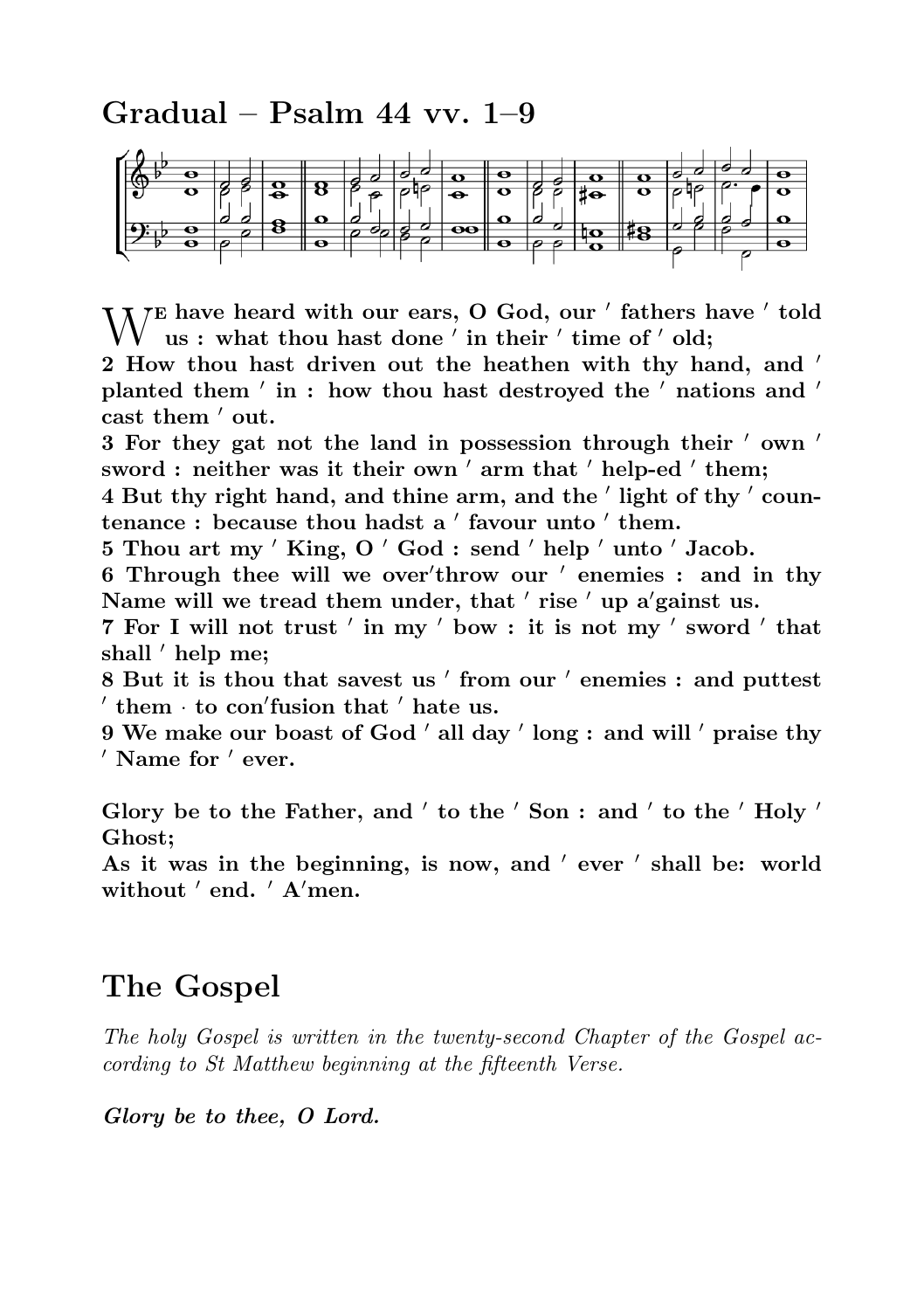THEN went the Pharisees and took counsel how they might entangle him<br>in his talk. And they sent out unto him their disciples, with the Heroin his talk. And they sent out unto him their disciples, with the Herodians, saying, Master, we know that thou art true, and teachest the way of God in truth, neither carest thou for any man: for thou regardest not the person of men. Tell us therefore, what thinkest thou? Is it lawful to give tribute unto Caesar, or not? But Jesus perceived their wickedness, and said, Why tempt ye me, ye hypocrites? shew me the tribute-money. And they brought unto him a penny. And he saith unto them, Whose is this image and superscription? They say unto him, Caesar's. Then saith he unto them, Render therefore unto Caesar the things which are Caesar's; and unto God the things that are God's. When they had heard these words, they marvelled, and left him, and went their way.

#### Praise be to thee, O Christ.

#### Nicene Creed

I BELIEVE in one God the Father Almighty, Maker of heaven and earth, And of all things visible and invisible: And in one Lord earth, And of all things visible and invisible: And in one Lord Jesus Christ, the only-begotten Son of God, Begotten of his Father before all worlds, God of God, Light of Light, Very God of very God, Begotten, not made, Being of one substance with the Father, By whom all things were made: Who for us men and for our salvation came down from heaven, And was incarnate by the Holy Ghost of the Virgin Mary, And was made man, And was crucified also for us under Pontius Pilate. He suffered and was buried, And the third day he rose again according to the Scriptures, And ascended into heaven, And sitteth on the right hand of the Father. And he shall come again with glory to judge both the quick and the dead: Whose kingdom shall have no end. And I believe in the Holy Ghost, The Lord and giver of life, Who proceedeth from the Father and the Son, Who with the Father and the Son together is worshipped and glorified, Who spake by the Prophets. And I believe one Catholick and Apostolick Church. I acknowledge one Baptism for the remission of sins. And I look for the Resurrection of the dead, And the life of the world to come. Amen.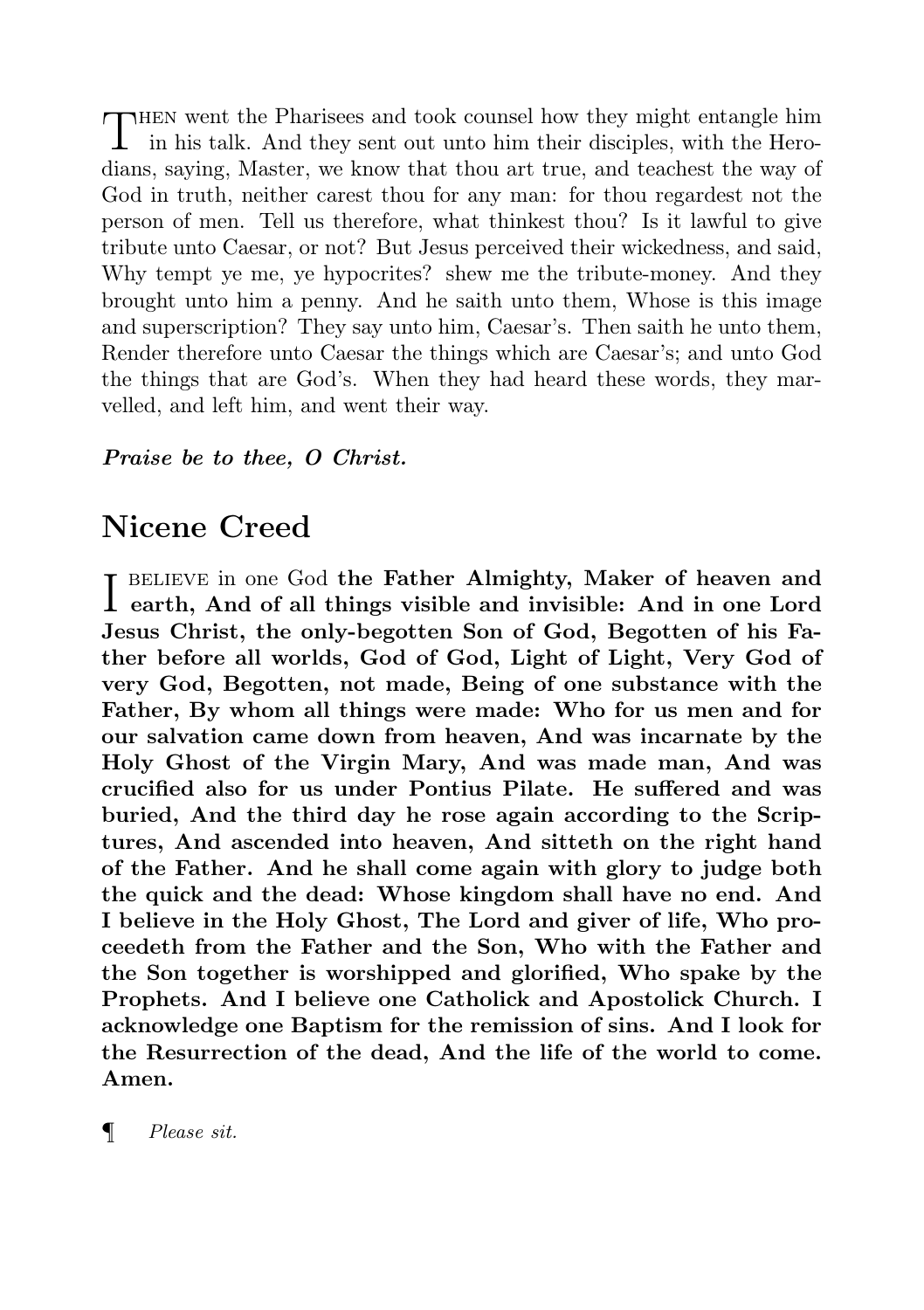#### Sermon – The Rev'd Fr Max Bayliss

¶ Please stand.

## Offertory Hymn – At the name of Jesus (NEH 338) (omitting v. 6)

¶ Please sit or kneel.

#### Intercessions and Intentions

¶ Intercessory sentences may be read.

Let us pray for the whole state of Christ's Church militant here in earth.

A LMIGHTY and everliving God, who by thy holy Apostle hast taught us<br>to make prayers and supplications, and to give thanks, for all men: LMIGHTY and everliving God, who by thy holy Apostle hast taught us We humbly beseech thee most mercifully (to accept our alms and oblations, and) to receive these our prayers, which we offer unto thy Divine Majesty; beseeching thee to inspire continually the universal Church with the spirit of truth, unity, and concord: And grant, that all they that do confess thy holy Name may agree in the truth of thy holy Word, and live in unity, and godly love. We beseech thee also to save and defend all Christian Kings, Princes, and Governors; and specially thy servant ELIZABETH our Queen; that under her we may be godly and quietly governed: And grant unto her whole Council, and to all that are put in authority under her, that they may truly and indifferently minister justice, to the punishment of wickedness and vice, and to the maintenance of thy true religion, and virtue. Give grace, O heavenly Father, to all Bishops and Curates, that they may both by their life and doctrine set forth thy true and lively Word, and rightly and duly administer thy holy Sacraments: And to all thy people give thy heavenly grace; and specially to this congregation here present; that, with meek heart and due reverence, they may hear, and receive thy holy Word; truly serving thee in holiness and righteousness all the days of their life. And we most humbly beseech thee of thy goodness, O Lord, to comfort and succour all them, who in this transitory life are in trouble, sorrow, need, sickness, or any other adversity. And we also bless thy holy Name for all thy servants departed this life in thy faith and fear; beseeching thee to give us grace so to follow their good examples, that with them we may be partakers of thy heavenly kingdom: Grant this, O Father, for Jesus Christ's sake, our only Mediator and Advocate. Amen.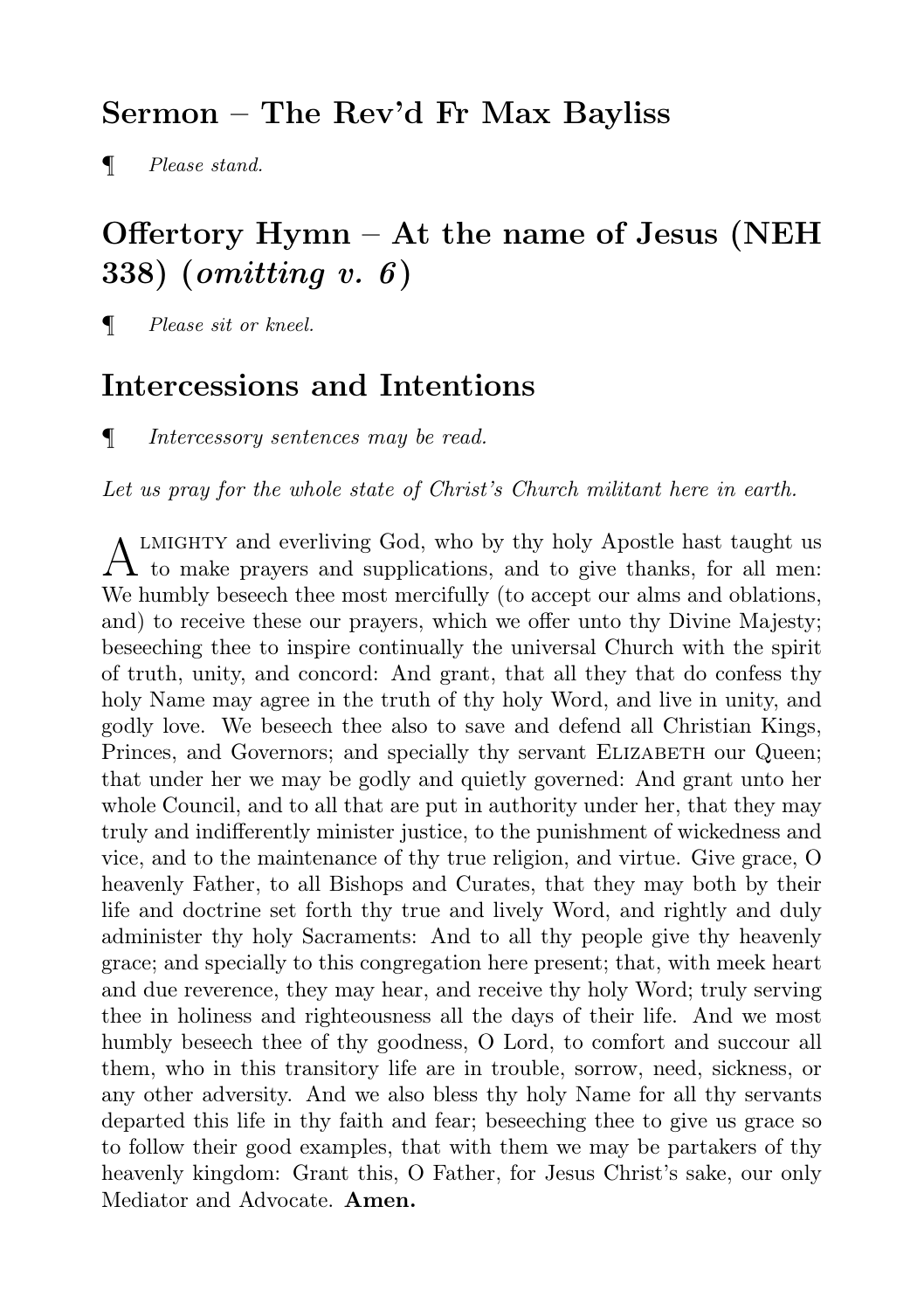## **Confession**

Y<sup>E</sup> that do truly and earnestly repent you of your sins, and are in love and charity with your neighbours, and intend to lead a new life, following charity with your neighbours, and intend to lead a new life, following the commandments of God, and walking from henceforth in his holy ways: Draw near with faith, and take this holy Sacrament to your comfort; and make your humble confession to Almighty God, meekly kneeling upon your knees.

A things, Judge of all men: We acknowledge and bewail our LMIGHTY God, Father of our Lord Jesus Christ, Maker of all manifold sins and wickedness, Which we from time to time most grievously have committed, By thought, word, and deed, Against thy Divine Majesty, Provoking most justly thy wrath and indignation against us. We do earnestly repent, And are heartily sorry for these our misdoings; The remembrance of them is grievous unto us; The burden of them is intolerable. Have mercy upon us, Have mercy upon us, most merciful Father; For thy Son our Lord Jesus Christ's sake, Forgive us all that is past; And grant that we may ever hereafter Serve and please thee In newness of life, To the honour and glory of thy Name; Through Jesus Christ our Lord. Amen.

## Absolution

A LMIGHTY God, our heavenly Father, who of his great mercy hath promise<br>forgiveness of sins to all them that with hearty repentance and true **IMIGHTY God, our heavenly Father, who of his great mercy hath promised** faith turn unto him; Have mercy upon you; pardon and deliver you from all your sins; confirm and strengthen you in all goodness; and bring you to everlasting life; through Jesus Christ our Lord. Amen.

## Comfortable Words

Hear what comfortable words our Saviour Christ saith unto all that truly turn to him.

Come unto me all that travail and are heavy laden, and I will refresh you.  $(St Mathew 11.28)$ 

So God loved the world, that he gave his only-begotten Son, to the end that all that believe in him should not perish, but have everlasting life.  $(St\ John)$  $3.16$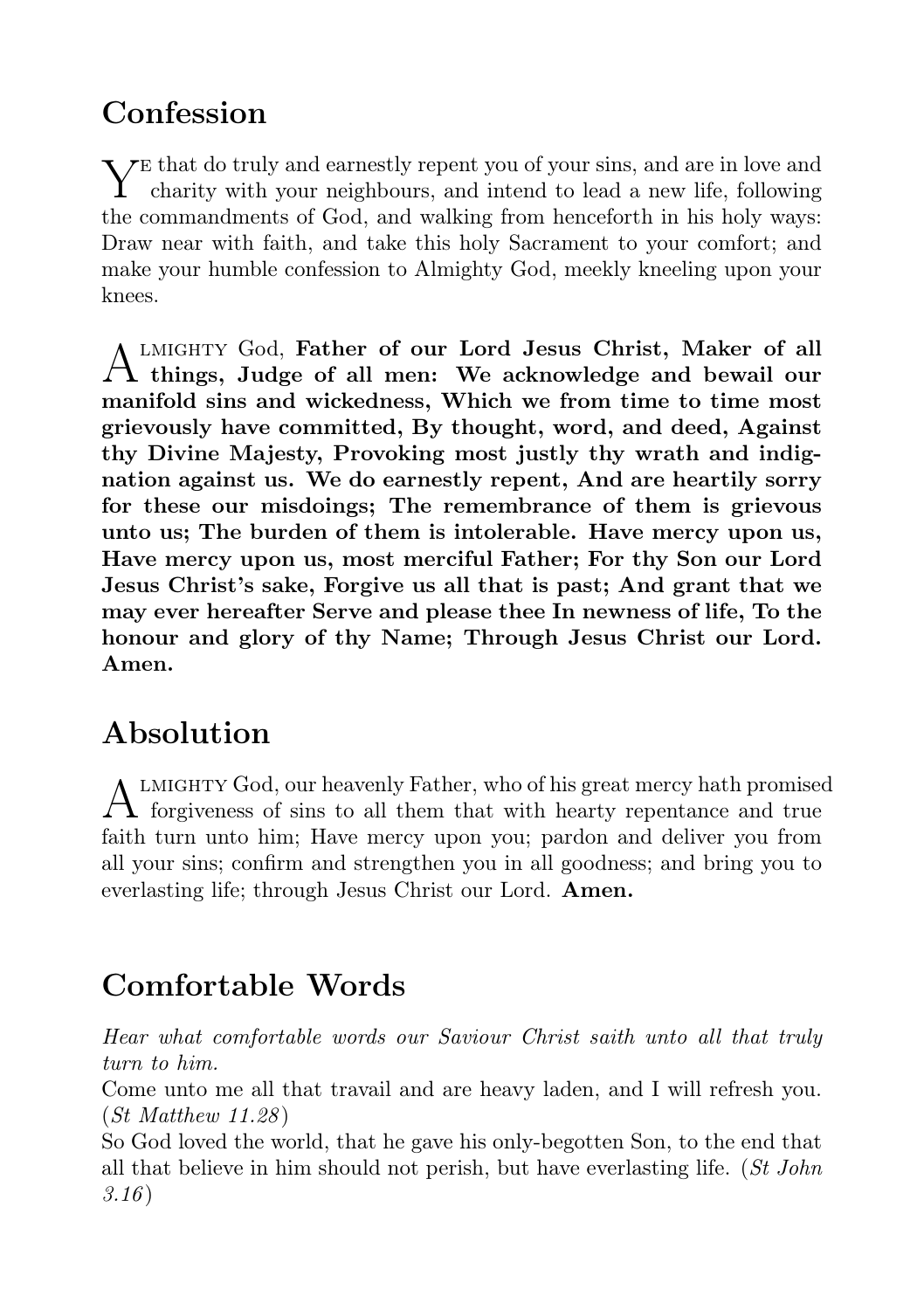Hear also what Saint Paul saith.

This is a true saying, and worthy of all men to be received, that Christ Jesus came into the world to save sinners.  $(1 St~Timothy~1.15)$ 

Hear also what Saint John saith.

If any man sin, we have an Advocate with the Father, Jesus Christ the righteous; and he is the propitiation for our sins.  $(1 St John 2.1)$ 

¶ Please stand.

## Sursum Corda

The Lord be with you. And with thy spirit.

Lift up your hearts. We lift them up unto the Lord.

Let us give thanks unto our Lord God. It is meet and right so to do.

I<sup>T</sup> is very meet, right, and our bounden duty, that we should at all times, and in all places, give thanks unto thee, O Lord, Holy Father, Almighty, **T**T is very meet, right, and our bounden duty, that we should at all times, Everlasting God.

## Preface

T herefore with Angels and Archangels, and with all the company of heaven, we laud and magnify thy glorious Name; evermore praising thee, and singing:

#### Sanctus and Benedictus

H glory: Glory be to thee, O Lord most High. Blessed is he that cometh IJOLY, holy, holy, Lord God of hosts, heaven and earth are full of thy in the name of the Lord: Hosanna in the highest. Amen.

¶ Please sit or kneel.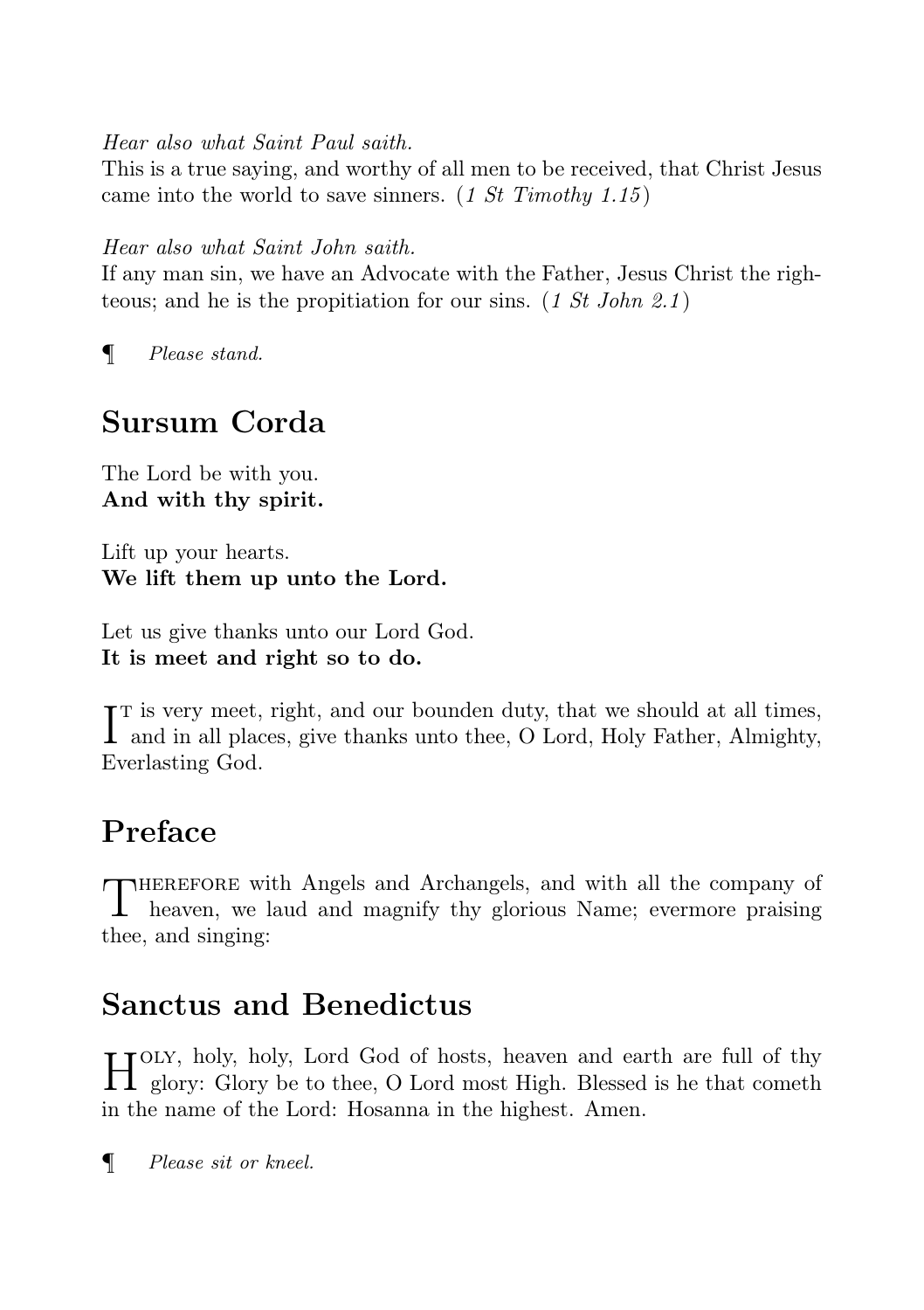#### Prayer of Humble Access

W<sup>E do not</sup> presume to come to this thy Table, O merciful Lord, trusting in our own righteousness, but in thy manifold and trusting in our own righteousness, but in thy manifold and great mercies. We are not worthy so much as to gather up the crumbs under thy Table. But thou art the same Lord, whose property is always to have mercy: Grant us therefore, gracious Lord, so to eat the flesh of thy dear Son Jesus Christ, and to drink his blood, that our sinful bodies may be made clean by his body, and our souls washed through his most precious blood, and that we may evermore dwell in him, and he in us. Amen.

#### Prayer of Consecration

A LMIGHTY God, our heavenly Father, who of thy tender mercy didst give thine only Son Jesus Christ to suffer death upon the Cross for our thine only Son Jesus Christ to suffer death upon the Cross for our redemption; who made there (by his one oblation of himself once offered) a full, perfect, and sufficient sacrifice, oblation, and satisfaction, for the sins of the whole world; and did institute, and in his holy Gospel command us to continue, a perpetual memory of that his precious death, until his coming again: Hear us, O merciful Father, we most humbly beseech thee; and grant that we receiving these thy creatures of bread and wine, according to thy Son our Saviour Jesus Christ's holy institution, in remembrance of his death and passion, may be partakers of his most blessed Body and Blood: who, in the same night that he was betrayed, took Bread; and, when he had given thanks, he brake it, and gave it to his disciples, saying, Take, eat; this is  $my$ Body which is given for you: Do this in remembrance of me. Likewise after supper he took the Cup; and, when he had given thanks, he gave it to them, saying, Drink ye all of this; for this is my Blood of the New Testament, which is shed for you and for many for the remission of sins: Do this, as oft as ye shall drink it, in remembrance of me. Amen.

#### Agnus Dei

O Lamb of God, that takest away the sins of the world, have mercy upon us.

O Lamb of God, that takest away the sins of the world, have mercy upon us.

O Lamb of God, that takest away the sins of the world, grant us thy peace.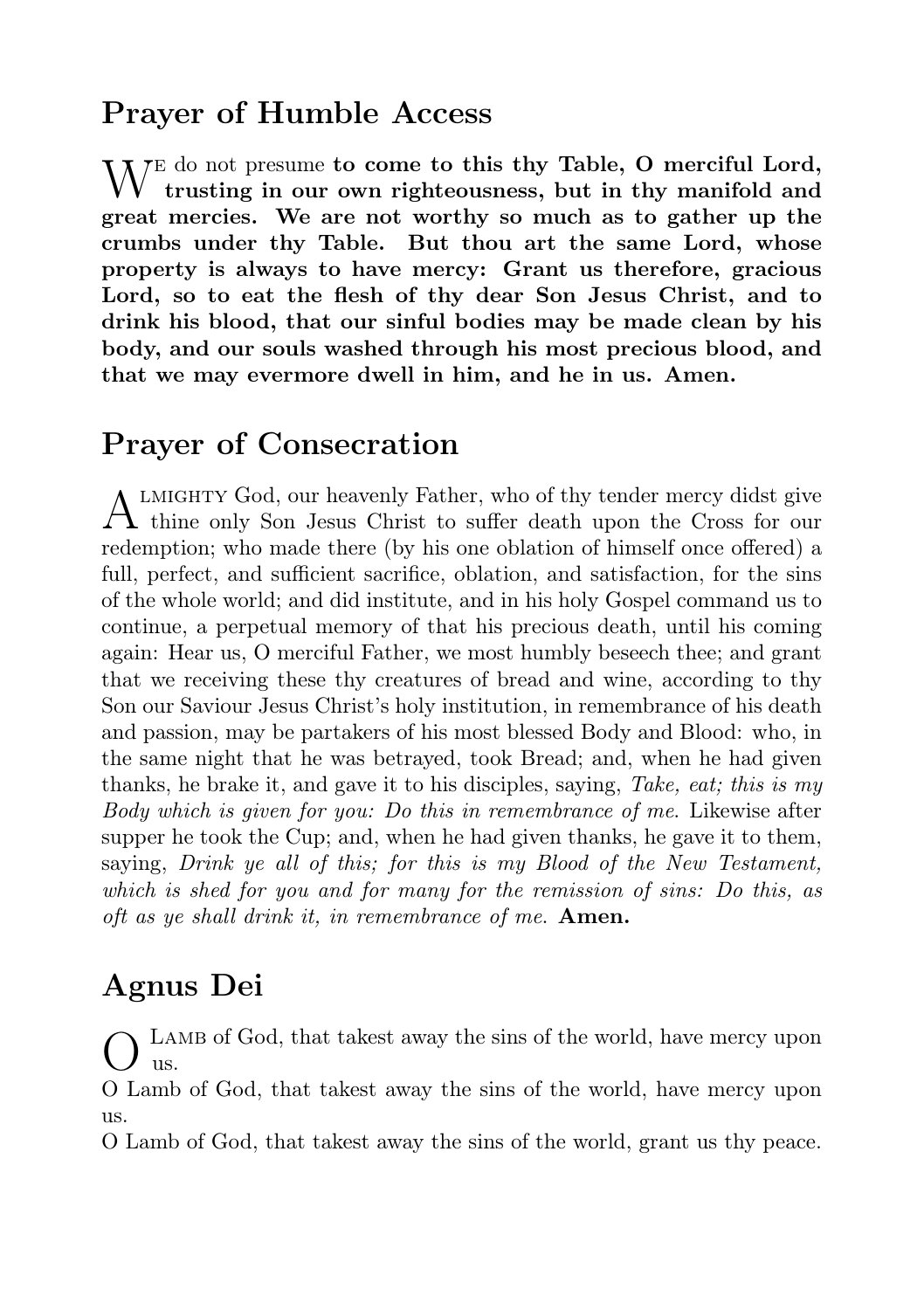#### Invitation

THE Body of our Lord Jesus Christ, which was given for thee, preserve thy body and soul unto everlasting life: Take and eat this in rememhe Body of our Lord Jesus Christ, which was given for thee, preserve brance that Christ died for thee, and feed on him in thy heart by faith with thanksgiving.

#### The Communion

#### Communion Anthem – My eyes for beauty pine, Words: R. Bridges, Music: H. Howells

| 1 My eyes for beauty pine,      | 2 One splendour thence is shed      |
|---------------------------------|-------------------------------------|
| My soul for Goddes grace:       | From all the stars above:           |
| No other care nor hope is mine, | This named when God's name is said, |
| To heaven I turn my face.       | This Love, 't is heavenly Love.     |

3 And every gentle heart, That burns with true desire, Is lit from eyes that mirror part Of that celestial fire.

¶ Please stand.

## Communion Hymn – For the beauty of the earth (NEH 285)

¶ Please sit or kneel.

#### The Lord's Prayer

OUR Father, which art in heaven, Hallowed be thy Name, Thy kingdom come, Thy will be done, in earth as it is in heaven. kingdom come, Thy will be done, in earth as it is in heaven. Give us this day our daily bread; And forgive us our trespasses, As we forgive them that trespass against us; And lead us not into temptation, But deliver us from evil. For thine is the kingdom, the power, and the glory, For ever and ever. Amen.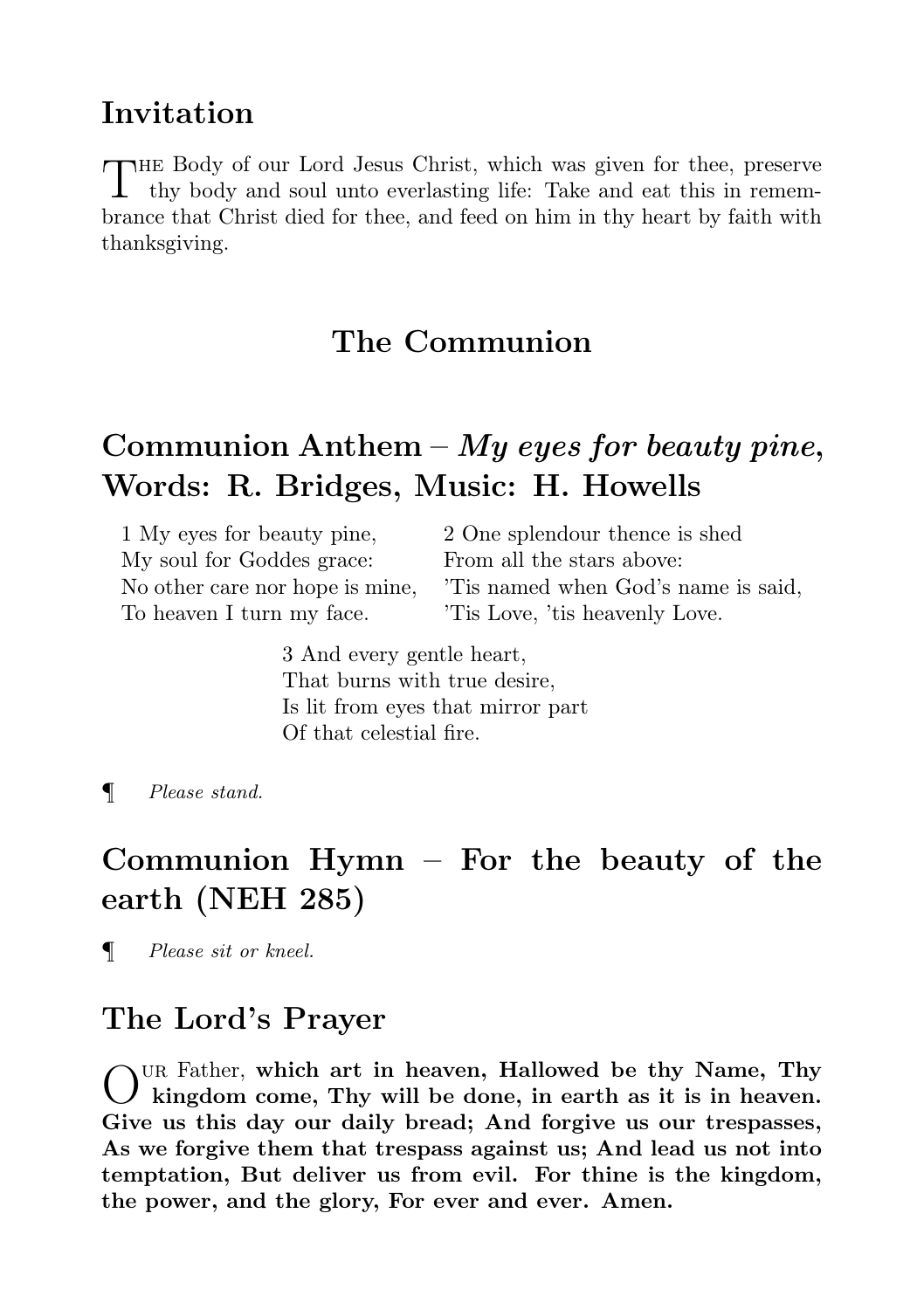## Prayer of Oblation

O LORD and heavenly Father, we thy humble servants entirely desire thy fatherly goodness mercifully to accept this our sacrifice of praise and thanksgiving; most humbly beseeching thee to grant, that by the merits and death of thy Son Jesus Christ, and through faith in his blood, we and all thy whole Church may obtain remission of our sins, and all other benefits of his passion. And here we offer and present unto thee, O Lord, ourselves, our souls and bodies, to be a reasonable, holy, and lively sacrifice unto thee; humbly beseeching thee, that all we, who are partakers of this holy Communion, may be fulfilled with thy grace and heavenly benediction. And although we be unworthy, through our manifold sins, to offer unto thee any sacrifice, yet we beseech thee to accept this our bounden duty and service; not weighing our merits, but pardoning our offences, through Jesus Christ our Lord; by whom, and with whom, in the unity of the Holy Ghost, all honour and glory be unto thee, O Father Almighty, world without end. Amen.

¶ Please stand.

#### Gloria

GLORY be to God on high, and in earth peace, good will towards<br>G men. We praise thee, we bless thee, we worship thee, we lory be to God on high, and in earth peace, good will towards glorify thee, we give thanks to thee for thy great glory, O Lord God, heavenly King, God the Father Almighty. O Lord, the onlybegotten Son, Jesu Christ; O Lord God, Lamb of God, Son of the Father, that takest away the sins of the world, have mercy upon us. Thou that takest away the sins of the world, have mercy upon us. Thou that takest away the sins of the world, receive our prayer. Thou that sittest at the right hand of God the Father, have mercy upon us. For thou only art holy; thou only art the Lord; thou only, O Christ, with the Holy Ghost, art most high in the glory of God the Father. Amen.

#### Blessing

THE peace of God, which passeth all understanding, keep your hearts and minds in the knowledge and love of God, and of his Son Jesus Christ minds in the knowledge and love of God, and of his Son Jesus Christ our Lord: And the blessing of God Almighty, the Father, the Son, and the Holy Ghost, be amongst you and remain with you always. Amen.